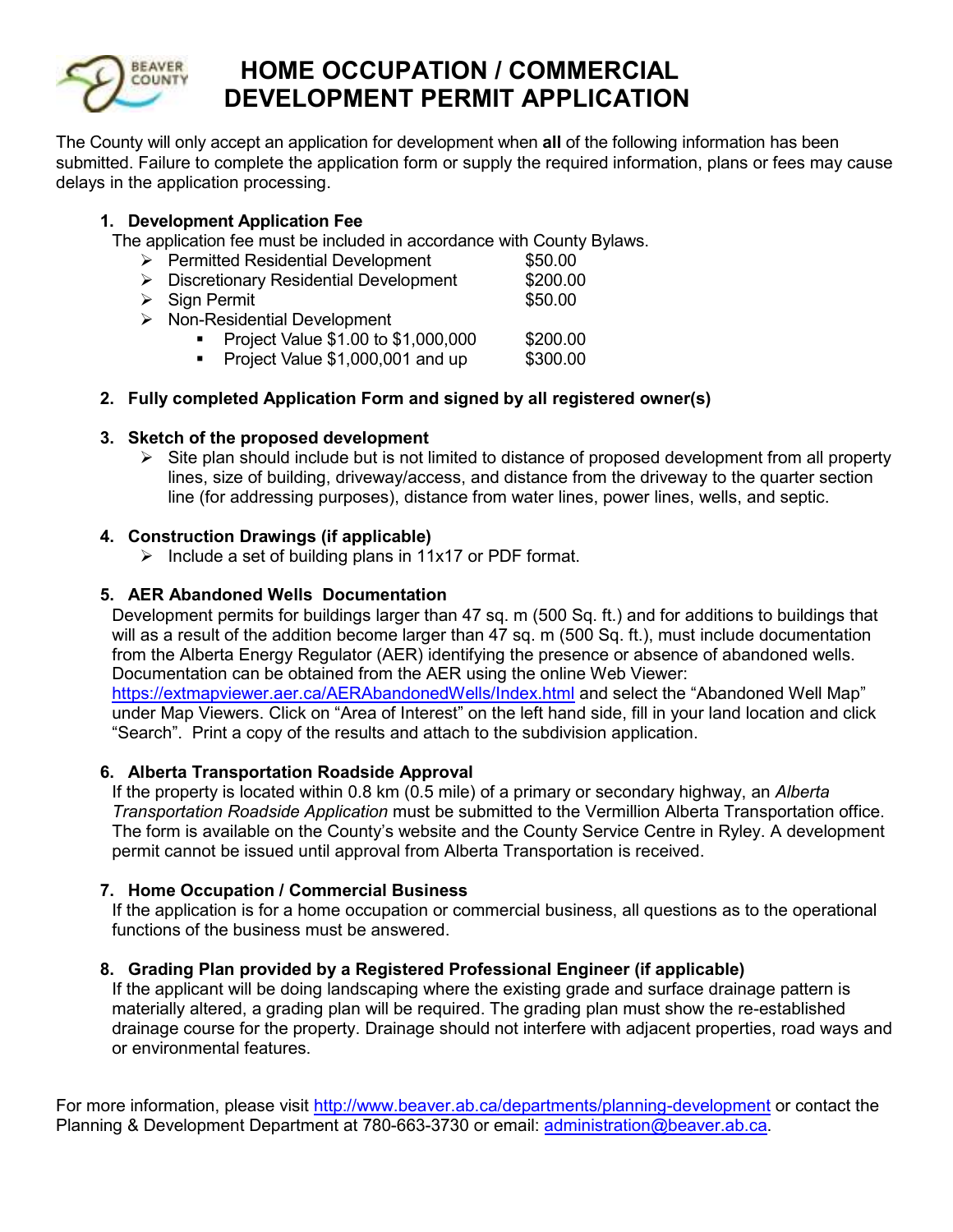

#### **BEAVER COUNTY BOX 140, RYLEY Alberta, T0B 4A0 Ph: 780-663-3730 Fax: 780-663-3602**

#### **Application for HOME OCCUPATION / COMMERCIAL DEVELOPMENT PERMIT**

| <b>For Office Use Only</b>                                                                                                  |           |                                                                                                                                                                                                                                                                                                                                                                                                                                                                        |       |                            |                                                                                                                                                                                                                                                                                                              |  |
|-----------------------------------------------------------------------------------------------------------------------------|-----------|------------------------------------------------------------------------------------------------------------------------------------------------------------------------------------------------------------------------------------------------------------------------------------------------------------------------------------------------------------------------------------------------------------------------------------------------------------------------|-------|----------------------------|--------------------------------------------------------------------------------------------------------------------------------------------------------------------------------------------------------------------------------------------------------------------------------------------------------------|--|
| Permit No.:<br>Date Received:                                                                                               | Roll No.: |                                                                                                                                                                                                                                                                                                                                                                                                                                                                        | Div.: | Date Accepted as Complete: | Receipt No.:                                                                                                                                                                                                                                                                                                 |  |
|                                                                                                                             |           |                                                                                                                                                                                                                                                                                                                                                                                                                                                                        |       |                            |                                                                                                                                                                                                                                                                                                              |  |
|                                                                                                                             |           |                                                                                                                                                                                                                                                                                                                                                                                                                                                                        |       |                            | I hereby make application for a Development Permit in accordance with the plans and supporting information submitted herewith.                                                                                                                                                                               |  |
| <b>Applicant / Agent Information</b>                                                                                        |           |                                                                                                                                                                                                                                                                                                                                                                                                                                                                        |       |                            |                                                                                                                                                                                                                                                                                                              |  |
|                                                                                                                             |           |                                                                                                                                                                                                                                                                                                                                                                                                                                                                        |       |                            |                                                                                                                                                                                                                                                                                                              |  |
|                                                                                                                             |           | Postal Code: <u>www.community.com and the set of the set of the set of the set of the set of the set of the set of the set of the set of the set of the set of the set of the set of the set of the set of the set of the set of</u><br>Mailing Address: National Address: National Address: National Address: National Address: National Address: National Address: National Address: National Address: National Address: National Address: National Address: Nationa |       |                            |                                                                                                                                                                                                                                                                                                              |  |
|                                                                                                                             |           |                                                                                                                                                                                                                                                                                                                                                                                                                                                                        |       |                            |                                                                                                                                                                                                                                                                                                              |  |
|                                                                                                                             |           |                                                                                                                                                                                                                                                                                                                                                                                                                                                                        |       |                            | □ Yes for Electronic Communication Authorization; In accordance with Section 608(1) of the Municipal Government Act, R.S.A. 2000, c. M-26, as<br>amended, I/We grant consent to receive electronic communication by an authorized person of Beaver County relative to a development application.             |  |
| <b>Registered Owner(s) Information</b>                                                                                      |           |                                                                                                                                                                                                                                                                                                                                                                                                                                                                        |       |                            |                                                                                                                                                                                                                                                                                                              |  |
| □ Owner Same as Applicant                                                                                                   |           |                                                                                                                                                                                                                                                                                                                                                                                                                                                                        |       |                            |                                                                                                                                                                                                                                                                                                              |  |
|                                                                                                                             |           |                                                                                                                                                                                                                                                                                                                                                                                                                                                                        |       |                            |                                                                                                                                                                                                                                                                                                              |  |
|                                                                                                                             |           |                                                                                                                                                                                                                                                                                                                                                                                                                                                                        |       |                            |                                                                                                                                                                                                                                                                                                              |  |
| Email Address:                                                                                                              |           |                                                                                                                                                                                                                                                                                                                                                                                                                                                                        |       |                            |                                                                                                                                                                                                                                                                                                              |  |
| consent to receive electronic communication by an authorized person of Beaver County relative to a development application. |           |                                                                                                                                                                                                                                                                                                                                                                                                                                                                        |       |                            | □ Yes for Electronic Communication Authorization; In accordance with Section 608(1) of the Municipal Government Act, R.S.A. 2000, c. M-26, as amended, I/We grant                                                                                                                                            |  |
| <b>Property Information</b>                                                                                                 |           |                                                                                                                                                                                                                                                                                                                                                                                                                                                                        |       |                            |                                                                                                                                                                                                                                                                                                              |  |
| Legal: Pt. (circle one) NW NE SW SE Sec. ______ Twp. ______ Range. _____ West of 4 <sup>th</sup> Meridian                   |           |                                                                                                                                                                                                                                                                                                                                                                                                                                                                        |       |                            |                                                                                                                                                                                                                                                                                                              |  |
|                                                                                                                             |           |                                                                                                                                                                                                                                                                                                                                                                                                                                                                        |       |                            |                                                                                                                                                                                                                                                                                                              |  |
|                                                                                                                             |           |                                                                                                                                                                                                                                                                                                                                                                                                                                                                        |       |                            |                                                                                                                                                                                                                                                                                                              |  |
| Describe proposed development in detail (use reverse of page if necessary).                                                 |           |                                                                                                                                                                                                                                                                                                                                                                                                                                                                        |       |                            |                                                                                                                                                                                                                                                                                                              |  |
|                                                                                                                             |           |                                                                                                                                                                                                                                                                                                                                                                                                                                                                        |       |                            |                                                                                                                                                                                                                                                                                                              |  |
|                                                                                                                             |           |                                                                                                                                                                                                                                                                                                                                                                                                                                                                        |       |                            |                                                                                                                                                                                                                                                                                                              |  |
|                                                                                                                             |           |                                                                                                                                                                                                                                                                                                                                                                                                                                                                        |       |                            | Distance of proposed development from road (Front yard): Notified the substitution of proposed development from road (Front yard):                                                                                                                                                                           |  |
|                                                                                                                             |           |                                                                                                                                                                                                                                                                                                                                                                                                                                                                        |       |                            | Side yard: <b>Example 2018</b> 2021 2022 2023 2024 2022 2022 2023 2024 2022 2023 2024 2022 2023 2024 2022 2023 2024 20<br>Estimated start date: MMM/DD/YY Completion: Completion: MMM/DD/YY                                                                                                                  |  |
|                                                                                                                             |           |                                                                                                                                                                                                                                                                                                                                                                                                                                                                        |       |                            |                                                                                                                                                                                                                                                                                                              |  |
|                                                                                                                             |           |                                                                                                                                                                                                                                                                                                                                                                                                                                                                        |       |                            |                                                                                                                                                                                                                                                                                                              |  |
|                                                                                                                             |           |                                                                                                                                                                                                                                                                                                                                                                                                                                                                        |       |                            | Will landscaping occur during development? If yes, will the existing grade and surface drainage pattern of the property be materially altered?                                                                                                                                                               |  |
| $\Box$ Yes $\Box$ No<br>If applicable, please include a copy of the construction drawings in 11x17 or PDF format.           |           |                                                                                                                                                                                                                                                                                                                                                                                                                                                                        |       |                            |                                                                                                                                                                                                                                                                                                              |  |
|                                                                                                                             |           |                                                                                                                                                                                                                                                                                                                                                                                                                                                                        |       |                            |                                                                                                                                                                                                                                                                                                              |  |
| <b>Right of Entry</b>                                                                                                       |           |                                                                                                                                                                                                                                                                                                                                                                                                                                                                        |       |                            |                                                                                                                                                                                                                                                                                                              |  |
|                                                                                                                             |           |                                                                                                                                                                                                                                                                                                                                                                                                                                                                        |       |                            | I/We, being the registered owner(s) or person in possession, hereby give my consent to allow authorized persons the right to enter the above land                                                                                                                                                            |  |
|                                                                                                                             |           |                                                                                                                                                                                                                                                                                                                                                                                                                                                                        |       |                            | and/or buildings with respect to this application. I/We swear that the information contained in this application is true to the best of my knowledge.                                                                                                                                                        |  |
|                                                                                                                             |           |                                                                                                                                                                                                                                                                                                                                                                                                                                                                        |       |                            |                                                                                                                                                                                                                                                                                                              |  |
|                                                                                                                             |           |                                                                                                                                                                                                                                                                                                                                                                                                                                                                        |       |                            |                                                                                                                                                                                                                                                                                                              |  |
| (If different from Applicant)                                                                                               |           |                                                                                                                                                                                                                                                                                                                                                                                                                                                                        |       |                            |                                                                                                                                                                                                                                                                                                              |  |
|                                                                                                                             |           |                                                                                                                                                                                                                                                                                                                                                                                                                                                                        |       |                            |                                                                                                                                                                                                                                                                                                              |  |
|                                                                                                                             |           |                                                                                                                                                                                                                                                                                                                                                                                                                                                                        |       |                            | This personal information is being collected under the authority of the Municipal Government Act and will be used for administering the Beaver County<br>Land Use Bylaw, determining assessment, and will be forwarded to The Inspections Group. It is protected by the privacy provisions of the Freedom of |  |

nd will be forwarded to The Inspections Group. It is protected by the privacy provisions of the Free Information and Protection of Privacy Act. If you have any questions about the collection contact Margaret Jones, Assistant Chief Administrative Officer, Beaver County, Box 140, Ryley AB T0B 4A0, telephone 780-663-3730.

#### **NOTE: Safety Codes Permits (Building, Electrical, Plumbing, Gas, and Private Sewage) may be required for your development. Please contact Inspections Group at 1-866-554-5048 to determine what permits are required.**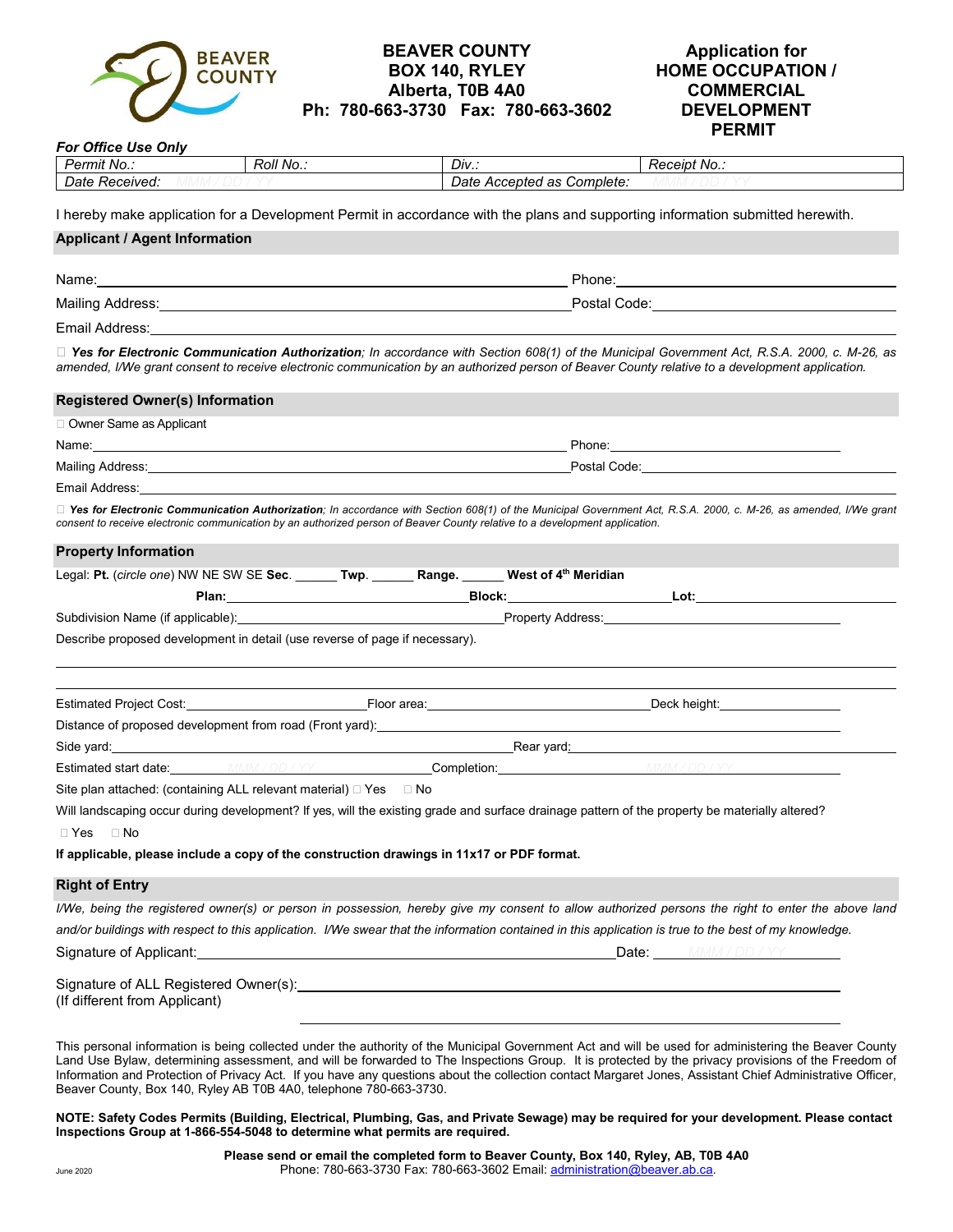1. Hours and days of operation:

 $\overline{a}$ 

 $\overline{a}$ 

 $\overline{a}$ 

 $\overline{a}$ 

 $\overline{a}$ 

 $\overline{a}$ 

 $\overline{a}$ 

 $\overline{a}$ 

 $\overline{a}$ 

 $\overline{a}$ 

 $\overline{a}$ 

 $\overline{a}$  $\overline{a}$ 

- 2. Number of employees, including yourself:
- 3. Storage facilities and nature of goods to be stored:
- 4. Commercial vehicles? If so, number, type, size and where will they be stored?
- 5. Waste management plans:
- 6. Number of customers expected (day/week/month/year):
- 7. Anticipated change in traffic to your site:

8. Landscaping details:

- 9. Where will business be conducted (include dimensions):
- 10. Maximum number of vehicles on site at any one time:
- 11. Signage for business (please note signage may require a development permit):

Additional Information: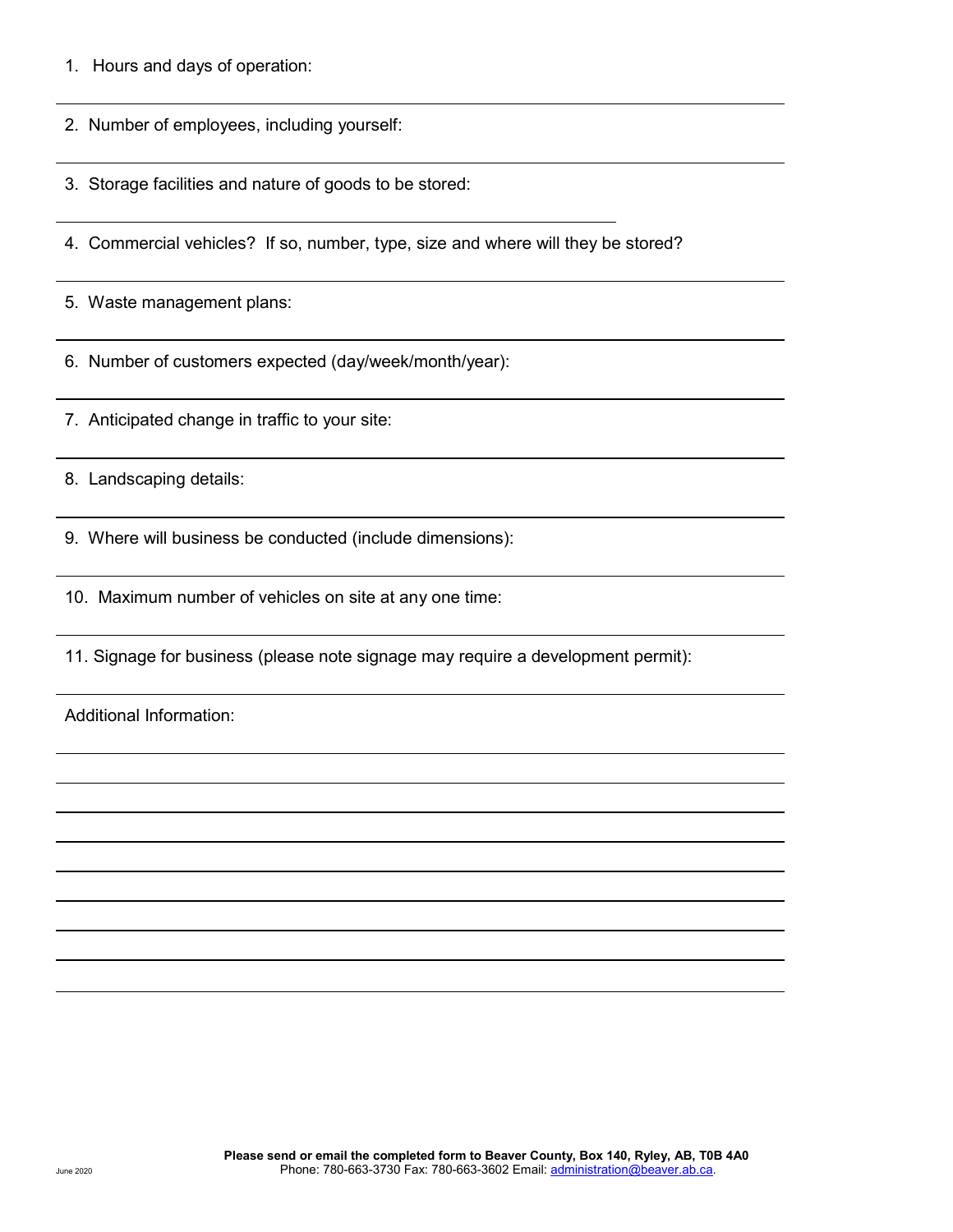



## **The Site Plan should include the following information in order for it to be considered complete:**

- $\square$  Location of existing and proposed buildings,
- $\Box$  Size of proposed buildings,
- $\Box$  Distance of proposed development from front, rear and side property lines,
- $\Box$  Distance from road allowances,
- $\Box$  Distance from water sources such as floodplains and waterbodies (sloughs, dugouts, rivers, creeks and or wetlands) within or abutting the lot,
- $\square$  Distance from steep slopes, landscape information and landscape plans (if applicable)
- $\Box$  Driveway/access and on-site parking
- $\Box$  Any other structure or landmark that you feel necessary to include on your drawing.

| NOTE: You can use an aerial photo from the County Office or Web Mapping Tool from the County website                 |
|----------------------------------------------------------------------------------------------------------------------|
| (http://www.beaver.ab.ca/departments/planning-development/maps-webmapping) as the base for your sketch, but you will |
| need to ensure all the above information is included.                                                                |

| Your complete development application must consist of the following:                    |
|-----------------------------------------------------------------------------------------|
| application fee                                                                         |
| fully completed and signed application form                                             |
| site plan and building plans<br>$\mathbf{L}$                                            |
| $\Box$ Alberta Transportation Permit (if located within 0.8 km from provincial highway) |
| $\Box$ AER abandoned well information                                                   |
| Other information may be required.                                                      |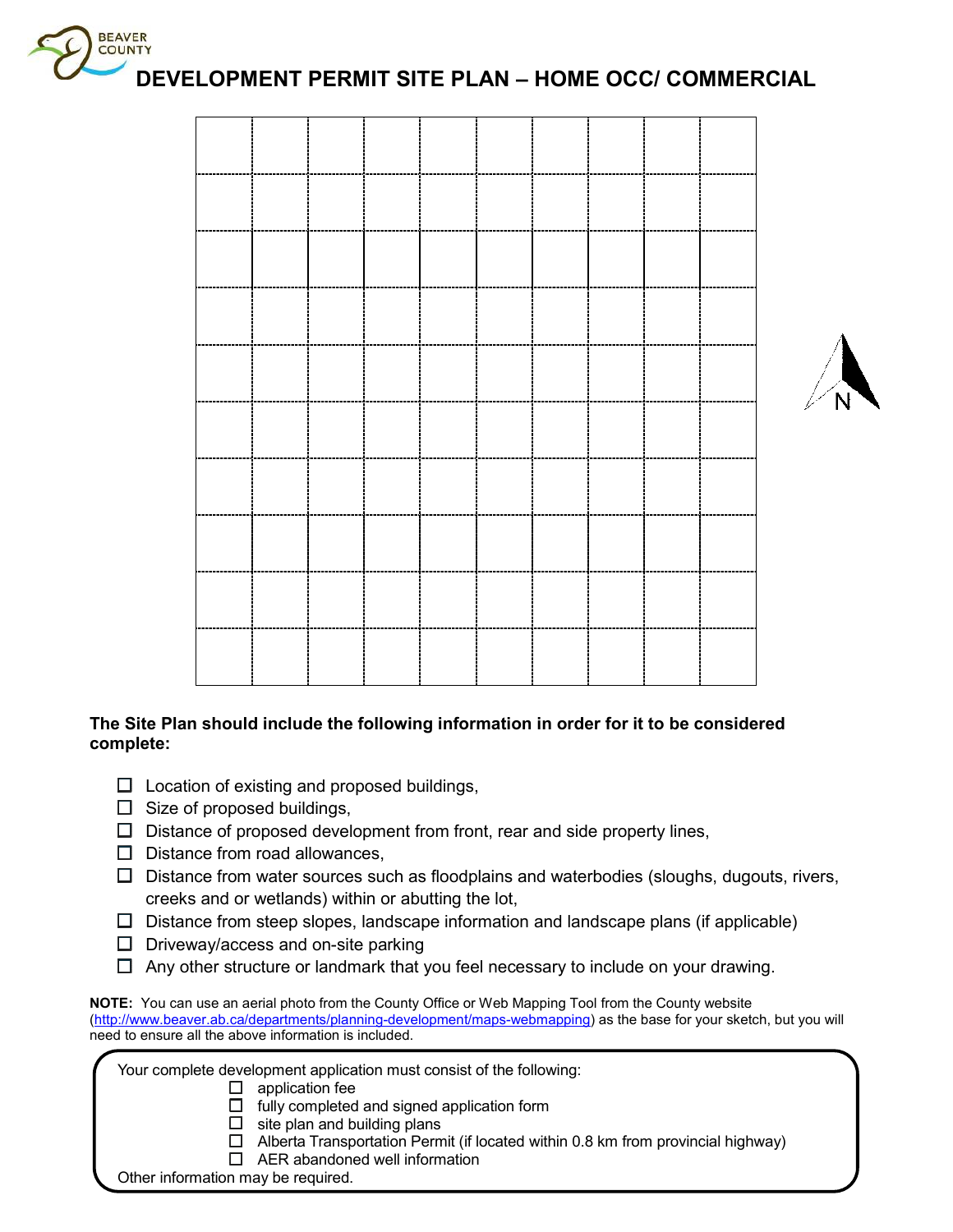

# **DEVELOPMENT PERMIT APPLICATION FAQS**

Note: these guidelines are intended to assist landowners in determining the requirements for development. The development process follows all County policies and Provincial policies which may be difficult to interpret without having prior experience with development. If you have questions pertaining to these policies, please contact Beaver County or a Professional Planner for clarification. If you have questions from the information provided, please contact the Beaver County Planning & Development Department.

# **INITIAL DEVELOPMENT QUESTIONS**

# **1. What is a development in Beaver County?**

Development in Beaver County is regulated by Land Use Bylaw 98-801, as amended. Most development requires a development permit and is defined in the Bylaw as follows:

- $\triangleright$  an excavation or stockpile and the creation of either of them, or
- $\triangleright$  a building or an addition to, or replacement or repair of a building and the construction or placing of any of them in, on, over or under land, or
- $\triangleright$  a change of use of land or a building or an act done in relation to land or a building that results in or is likely to result in a change in the use of the land or building, or
- $\triangleright$  a change in the intensity of use of land or a building or an act done in relation to land or a building that results in or is likely to result in a change in the intensity of use of the land or building.

The definition also includes the demolition or removal of a building or the placement of an already constructed or partially constructed building on a lot.

## **2. When do I need a development permit?**

Most development in Beaver County requires a development permit. The following development does not require a development permit, although other permits under the Alberta Safety Codes Act or other legislation or regulations may be required:

- $\triangleright$  Maintenance or repair to any building that does not include any structural alterations or major works of renovation including:
	- a. Minor utilities, the definition of which shall be as determined at the sole discretion of the Development Authority;
	- b. Private driveways and patios accessory to a dwelling;
	- c. An unenclosed deck or a deck enclosed by a rail or parapet wall, with a floor less than 1 m (3.3 ft.) in elevation above grade;
	- d. Landscaping where the existing grade and surface drainage pattern is not materially altered;
	- e. The erection or construction of gates, fences, or walls or other means of enclosure may be exempted from a development permit based on the height, location and land use district;
	- f. The demolition or removal of a building or improvement.
- $\triangleright$  For further information, please contact the Planning & Development Department.

## **3. Who can apply for a development permit?**

The registered owner(s) of the land or an authorized person acting on the landowner(s) behalf may apply for a development permit. Most of the time, the landowner applies for the Development Permit and Building Permits, and the specific trades apply for the Electrical, Gas, Plumbing and Private Sewage Disposal Permits.

## **4. How long does it take to get a Development Permit?**

Processing times for a Development Permit application vary depending on the type of development. The Development Authority must make a decision on a Development Application within 40 days of receipt of the completed application, although typically development approval is granted much sooner. A permitted use is usually issued within 3-5 working days. A discretionary use usually takes 4-6 weeks due to extra processing requirements.